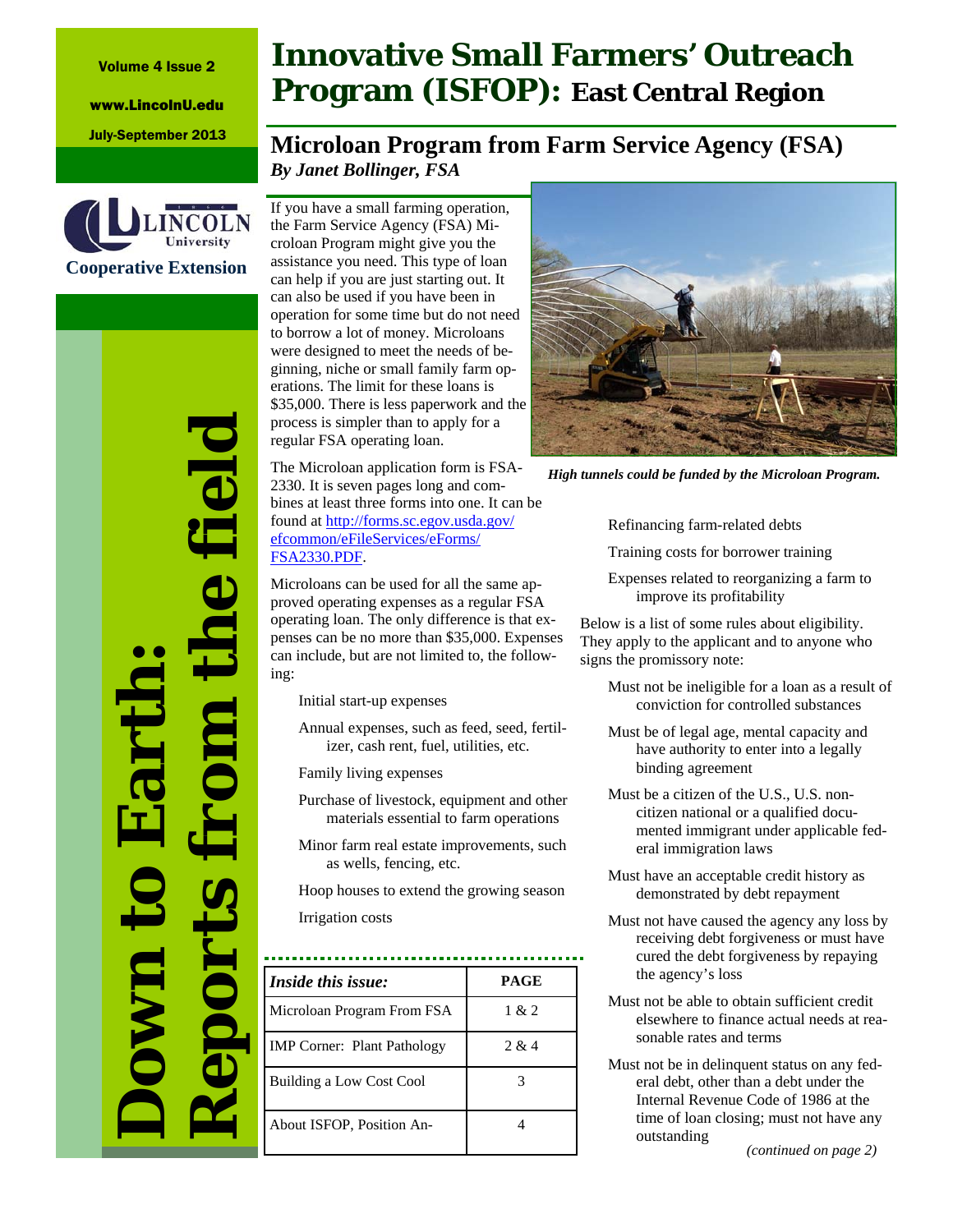## **Microloan Program from FSA . . .** *(continued from page 1)*

unpaid federal judgments, other than those filed as a result of action in the United States Tax Court

Must not be ineligible due to disqualification resulting from a Federal Crop Insurance violation

- Must demonstrate sufficient managerial ability to assure reasonable prospects of loan repayment as determined by the agency; for microloans, this criteria can be met in a variety of ways
- Must agree to meet borrower training requirements

Must be the operator of the farm

The security requirements for the Microloan are as follows:

For annual operating purposes, Mi-

croloans must be secured by a first lien on farm property or agricultural products having a security value of at least 100 percent of the Microloan amount and up to 150 percent of the microloan amount, when it's available.

Any other type of Microloan must be secured by a first lien on a farm property or agricultural products purchased with loan funds and having a security value of at least 100 percent of the Microloan amount.

The repayment term will vary; it can be as short as one year up to no more than seven years. Annual operating loans are repaid within 12 months; or they can be repaid when the agricultural products are sold. Loans for other than annual operating purposes can be repaid in two to seven years.

This will depend on the repayment ability of the operation and the type of security. Interest rates can vary monthly. In April 2013, the rate was 1.375 percent. After the loan is closed, the rate is fixed.

To find out more, talk to your local FSA office. You can get contact information for the Farm Loan Programs personnel who work with this program. Farm Loan Programs personnel (Farm Loan teams) might or might not be in your local FSA office on a daily basis. They have specific territories that cover every county in the state. Your Farm Loan team will provide you with an application package. They will review your completed application when it is returned. Then, they will process your application. They are your point of contact for any questions that you might have.

*(This article was adapted from information at http://www.fsa.usda.gov/.)* 

## **IPM Corner: Preventing and Diagnosing Ailments on Vegetables and Small Fruits**

## *By Dr. Zelalem Mersha, LUCE State Extension Specialist—Plant Pathology*

Crop diseases are one of the main challenges that a farmer or home gardener faces. Plants can become sick from noncontagious or contagious diseases. Noncontagious diseases can be caused by a lack of proper nutrition; they can also be caused by bad weather or soil conditions. Contagious diseases are those that are the result of infections. These infections can be by fungi, bacteria, nematodes (roundworms) and viruses. To diagnose an unknown ailment on a plant, first try to recall all of the recent events and practices on your farm and nearby (e.g., spray drift). Also review the past and present weather conditions. Your diagnosis will come when the pathogen. you match the current problem with any previous symptoms or signs. If you cannot, the next step is to take a few well-focused photographs of the affected plant and plant parts. Take a few aerial photos and some at the ground level. Then contact your local extension educator for advice. The other option is to properly pack and send samples to one of the plant diagnostic labs listed in the highlighted box.

There are three elements that must be present for a contagious disease to occur. First, there must be a susceptible host. Second, there must be a a virulent pathogen.

Third, there must be a favorable environment. One way to lower the chance of disease is to start with a resistant variety. Also try to modify the growing location in favor of the crop. However, invisible microbes

are everywhere. Often, an environment which favors the crop also favors the unwelcome organisms (pathogens). You should always be vigilant; use proactive and eco-friendly methods. Also, use the least harmful strategy to target

Here is a list of tactics that a grower should use to decrease the problem of diseases. One method is crop rotation. Use resistant varieties of planting materials (seeds, transplants or cuttings), if they are available. Good sanitation is needed; keep your farm clean. Also, scout the farm regularly. This will help you to detect and treat quickly. Follow best

management practices (e.g., mulching). Apply pesticides responsibly. Use the "integrated disease management"

*(continued on page 4)* 

## **Contacts for Disease Diagnosis**

Your local contacts include regional and/or state extension specialists at Lincoln University; University of Missouri, Department of Agriculture; or Kansas State University. OR you can send your properly packed samples to one of the following plant diagnostic labs. It is always helpful to call first to learn how to package and ship the samples.

## **Kansas State University, Plant Disease Diagnostic Lab**

4032 Throckmorton PSC, Manhattan, KS 66506; Phone: (785) 532-5810; Email: clinic@ksu.edu

## **University of Illinois, Plant Clinic**

1102 S. Goodwin Ave., S-417 Turner Hall, Urbana, IL 61801; Phone: (217) 333-0519; Website: http:// web.extension.illinois.edu/plantclinic/

#### **Iowa State University, Plant and Insect Diagnostic Clinic**

327 Bessey Hall, Ames, IA 50010; Phone: (515) 294-0581; Email: pidc@iastate.edu

## **University of Arkansas, Plant Health Clinic**

2601 N. Young Ave., Fayetteville, AR 72704; Phone: (479) 575-3189 or (479) 575-2727; Email: ssmith@auex.edu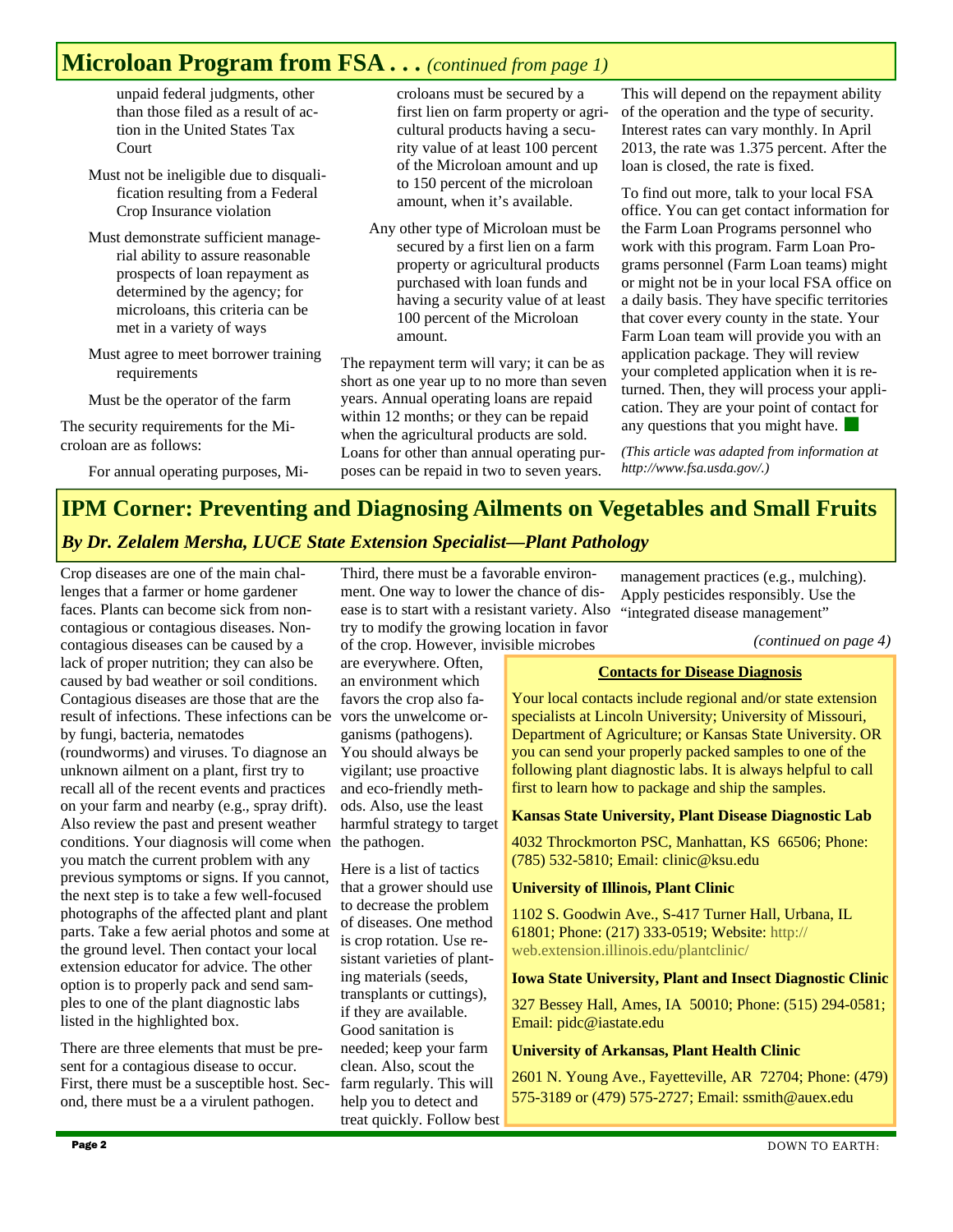## **Building a Low Cost Cold Room**

## *By Nahshon Bishop, LUCE 2501 Program Educator, Southwest Missouri*

A cold room stores fresh produce and supplies at low temperatures. It is a valuable tool for today's small farmers. These cold rooms ensure slower respiration rates of raw fruits and vegetables; thus, they extend freshness and shelf life. This simple step reduces waste through the growing season. It also makes fresh and more nutritious foods available to customers. Because the customers can buy fresh, high quality produce, they are satisfied with the grower and often will become repeat customers. This benefits the grower with a solid customer base, less waste and a higher profit margin.

Despite its many benefits, small farmers often will not build a cold room because of the cost. An 8' x 8' cold room usually needs a commercial compressor. These units can cost more than \$2,000. With today's uncertain economy, many small farmers are unwilling to make this investment for a small cold room.

However, there is a new device that solves the cost problems of building a traditional cold room. This device is a CoolBot™. It can lower the temperature of a wellinsulated room to 35°F. Another reason to get excited about this device is its cost. At \$299.00, you will pay only a fraction of the price of a commercial-scale compressor and cooling unit. The CoolBot™ is a simple, small, plastic unit. It allows a standard window air conditioner (AC) to reach very low temperatures. The CoolBot™ also continually monitors the fins of the AC to keep them from freezing.

In Southwest Missouri, several CoolBot™ units have been installed in the past few years. One belongs to a Lincoln University Cooperative Extension (LUCE) farmercollaborator, Mr. Nhia Xiong. Xiong lives and farms in Anderson, Missouri. He has come to depend heavily on his CoolBot™ to cool produce. Over the past three years, Xiong has earned an extra \$4,000 - \$5,000 per year in sales. This resulted from the increased amount of produce he was able to keep fresh and sell. Mr. Xiong keeps his cold room at 42°F in the summer; there he stores salad greens, spinach, cucumbers, zucchinis and squash. Speaking about his Coolbot™, Xiong stated with a smile, "It has made a big difference."

David Brown of Brown's Berry Farm in Miller, Missouri planted three acres of

strawberry runner tips for fall annual production. He needed a cool place to store the runner tips; hence, he began to build a cold room in the summer of 2012. Brown said, "You can

use the room for so many things besides cooling produce, cuttings

or tips." The room is now being used to store fertilizers, fungicides and other highvalue products that must be kept at a certain temperature in the winter. "With very few carpentry skills, a person can construct one of these rooms and cool it for the price of a single commercial compressor," said Brown. The room that Brown built was about 12' x 12'. The walls and the ceiling were covered with two sheets of 4' x 8' one -inch foil faced insulation. David also made sure to cover the floor. He laid down 4' x 8' sheets of insulation boards; these were covered with plywood. Covering the floor ensures a more stable temperature. In this way, produce can be cooled evenly and more efficiently. According to Brown, "Most people do not consider the flooring when they think about insulating a building, but this is where you lose most of your cold air." Brown stated that building a cold room in the summer had its challenges: "When we built this cold room, Southwest Missouri was in the middle of a record heat wave and drought. We could not find a window unit in our area." Brown is satisfied with the ease of the installation and set up. He said, "Anyone can do this. I highly recommend visiting the CoolBot™ manufacturer's website. A lot of the information there is very easy to understand. It's helpful when beginning the process of building



*Nhia Xiong's completed unit.*

ries like these, the University of Missouri's Southwest Research Center installed a cold room; it is equipped with a CoolBot™.

Below is a list of the materials used to build the cold room at the Southwest Center. This list is meant as a guide. However, keep in mind that the total cost will vary depending on location, room size, material costs, structural details and the expertise of the person building the room.

Materials List:

22 sheets of 1" Foil Faced Perma "R" 4' x 8' insulation: \$286.00

1 large 18,000 BTU window air conditioner unit: \$499.99

1 CoolBot™: \$299.00

Electrical Supplies: \$150.00

Hardware Supplies: \$60.00

Misc: \$100.00

Total Expenses: \$1,395.00

CoolBot™ Website: http://storeitcold.com/ howitworks.html

If you would like to see the cold room at the Southwest Center or have additional questions, feel free to contact Nahshon Bishop by emailing Bishop@LincolnU.edu or call (417) 846-3948.

In July 2012, after listening to success sto-

your own cold storage room."